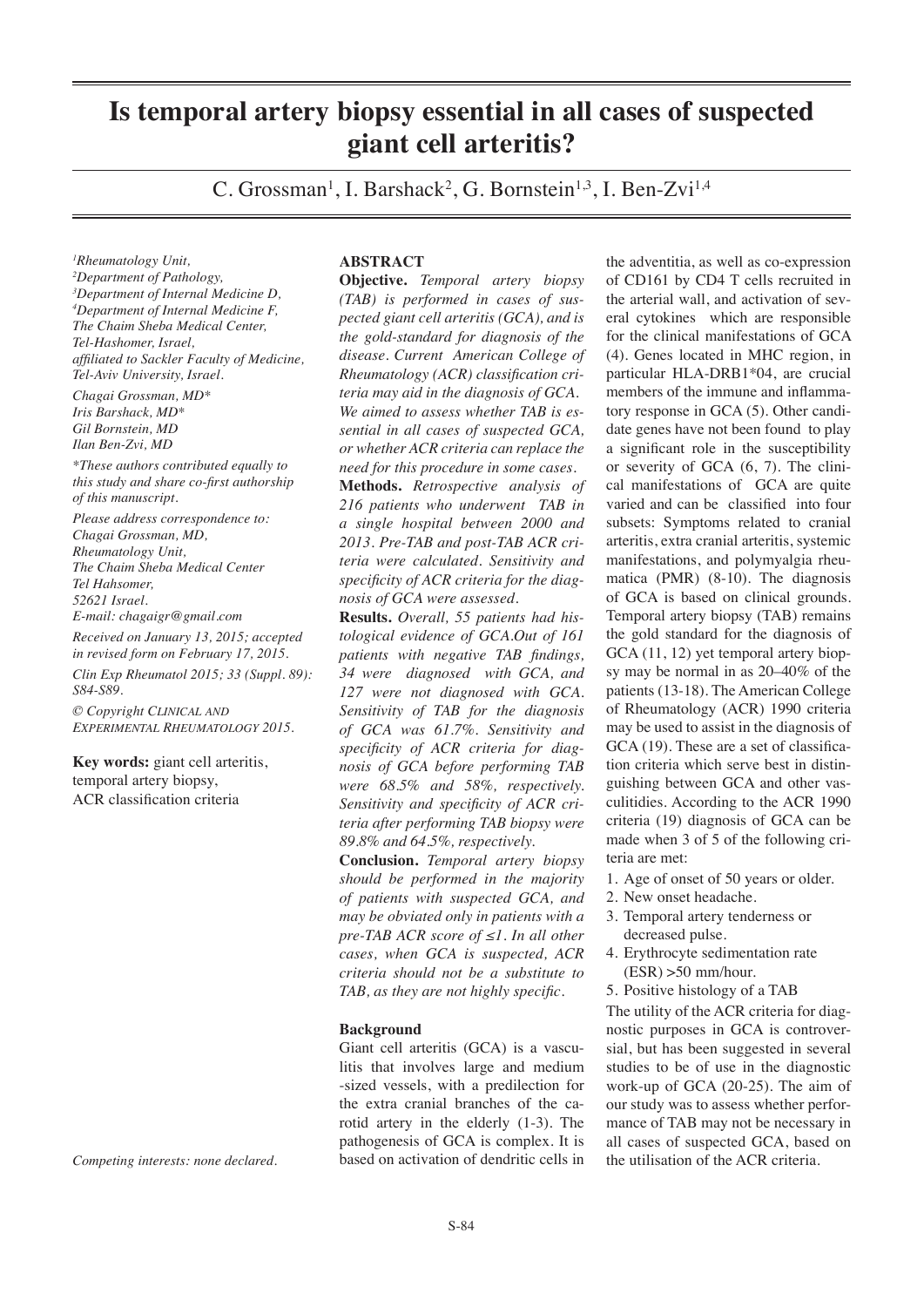# **Patients and methods**

We retrospectively reviewed all patients who underwent TAB in the Chaim Sheba Medical Center between the years 2000 and 2013. Patients' clinical and demographic data was extracted from computerised medical records and manual medical files. We included only cases with complete clinical and laboratory information, including initial clinical presentation, ESR, values of complete blood count and chemistry results, as well as information on whether the diagnosis of GCA was determined and therapy initiated. Post-fixation TAB specimen length was recorded.

The research protocol was approved by the local institutional review and complies with the declaration of Helsinki.

## *GCA diagnosis*

Temporal artery biopsies were performed under local anesthesia by general or ophthalmic surgeons. All patients underwent unilateral biopsies. Diagnosis of biopsy proven GCA required the histological findings of interruption of the internal elastic laminate with infiltration of mononuclear cells into the arterial wall (26). Some patients were diagnosed as TAB-negative GCA based on clinical judgment of the treating physician, provided the patient's symptoms and signs improved within 3 days of corticosteroid treatment (40 mg of prednisone or more), and no other better alternative diagnosis could be reached after a thorough evaluation and clinical follow-up.

#### *Clinical and laboratory data*

The clinical information collected included the presence of constitutional symptoms, headache, jaw claudication, symptoms compatible with PMR, visual manifestations, cerebrovascular manifestations and an abnormal temporal artery on physical examination. The following laboratory data was collected: haemoglobin, leukocytes and platelets levels, ESR and the presence of elevated liver enzymes. Based on the aforementioned data, each patient's pre-TAB and post-TAB ACR classification criteria score was calculated. Sensitivity of TAB for the diagnosis of GCA was calculated as well.

**Table I.** Baseline clinical and laboratory findings in 216 patients referred for temporal artery biopsy

| Variable                                                        |                   |  |
|-----------------------------------------------------------------|-------------------|--|
| Males – no. $(\%)$                                              | 81 (37.5)         |  |
| Age (years+SD)                                                  | $72.2 + 9.5$      |  |
| Headache – no. $(\%)$                                           | 112 (51.8)        |  |
| Constitutional syndrome – no. $(\%)$                            | 117(54.1)         |  |
| Abnormal temporal artery on physical examination $-$ no. $(\%)$ | 37(17.1)          |  |
| Jaw claudication – no. $(\%)$                                   | 23(10.6)          |  |
| Polymyalgia rheumatica-no. (%)                                  | 58 (26.9)         |  |
| Visual manifestations – no. $(\%)$                              | 47 (21.8)         |  |
| Cerebrovascular accidents – no. $(\%)$                          | 13(6)             |  |
| Elevated liver enzymes no. $(\%)$                               | 40(18.5)          |  |
| ESR (mean+SD) mm/1 <sup>st</sup> hour +SD                       | $83 + 26.9$       |  |
| Haemoglobin (g/Dl) +SD                                          | $11.3 + 1.6$      |  |
| Platelet count-no.+SD                                           | $390.9 \pm 155.8$ |  |
| Leukocyte count – no. +SD                                       | $14 + 40$         |  |
| Length of temporal artery specimen - cm+SD                      | $1.1 \pm 0.58$    |  |
| Temporal artery specimen length $\leq 1$ - cm $(\%)$            | 92 (42.6%)        |  |
| Mean pre-biopsy ACR score                                       | $2.58 + 0.77$     |  |
| Mean post-biopsy ACR score                                      | $2.85 \pm 0.97$   |  |

\*ACR: American College of Rheumatology.

**Table II.** Baseline clinical and laboratory findings in 89 patients diagnosed with giant cell arteritis – comparative analysis between patients with positive and negative temporal artery biopsy.

| Variable                                                         | Biopsy positive<br><b>GCA</b> | Biopsy negative<br><b>GCA</b> | $p$ -value |
|------------------------------------------------------------------|-------------------------------|-------------------------------|------------|
| No. $(\%)$                                                       | 55 (61.8)                     | 34 (38.2)                     |            |
| Males – no. $(\%)$                                               | 19(34.5)                      | 16(47.1)                      | 0.372      |
| Age ( $years+SD$ )                                               | $72.2 \pm 8.2$                | $72.6 \pm 9.4$                | 0.835      |
| Headache – no. $(\%)$                                            | 36 (65.5)                     | 24 (70.5)                     | 0.542      |
| Constitutional syndrome – no. $(\%)$                             | 36(65.5)                      | 20(58.8)                      | 0.652      |
| Abnormal temporal artery on physical<br>examination – no. $(\%)$ | 14(25.5)                      | 6(17.6)                       | 0.444      |
| Jaw claudication – no. $(\%)$                                    | 14(25.5)                      | 5(14.7)                       | 0.292      |
| Polymyalgia rheumatica-no. $(\%)$                                | 14(25.5)                      | 15(44.1)                      | 0.102      |
| Visual manifestations – no. $(\%)$                               | 14(25.5)                      | 9(26.5)                       | 1          |
| Cerebrovascular accidents – no. $(\%)$                           | 3(5.5)                        | $\Omega$                      | 0.284      |
| Elevated liver enzymes no. $(\%)$                                | 11(20)                        | 9(26.5)                       | 0.6        |
| ESR (mean+SD) $mm/1st hour + SD$                                 | $88 + 18.2$                   | $92 + 20.6$                   | 0.34       |
| Haemoglobin $(g/Dl)$ +SD                                         | $11.5 \pm 1.5$                | $11.2 + 1.2$                  | 0.372      |
| $Platelet count-no+SD$                                           | $418.5 \pm 141.7$             | $375.5 + 164.1$               | 0.173      |
| Leukocyte count $-$ no. $+SD$                                    | $10.8 \pm 4.2$                | $13 \pm 11.1$                 | 0.187      |
| Length of temporal artery specimen $-$ cm+SD                     | $1.17 \pm 0.69$               | $1.2 \pm 0.63$                | 0.83       |
| Temporal artery specimen length $\leq 1$ cm.- no. (%)            | 24 (43.6)                     | 15(44.1)                      | 1          |
| Mean pre-biopsy ACR score                                        | $2.9 \pm 0.78$                | $2.88 + 0.64$                 | 0.86       |
| Mean post-biopsy ACR score                                       | $3.9 \pm 0.78$                | $2.88 + 0.64$                 | < 0.001    |
| *GCA: Giant cell arteritis.                                      |                               |                               |            |

*Statistical analysis* 

Continuous data was described as mean and standard deviation (mean±SD), and categorical variables as percentages. The clinical characteristics of study subjects were compared with Chi-Square tests for categorical variables and independent *t*-tests or analysis of variance (ANOVA) tests for continuous variables. Sensitivity and specificity of ACR criteria and sensitivity of TAB for the diagnosis of GCA were calculated.

We also distinctively assessed sensitivity and specificity of ACR criteria for diagnosis of GCA using a positive TAB as the gold standard test.

## **Results**

During the study period, 216 TAB were performed. The mean age of the patients was 72.2 ( $\pm$ 9.5), and 81 (37.5%) were males. The most common presenting symptoms were constitutional syndrome (54.1%), headache (51.8%)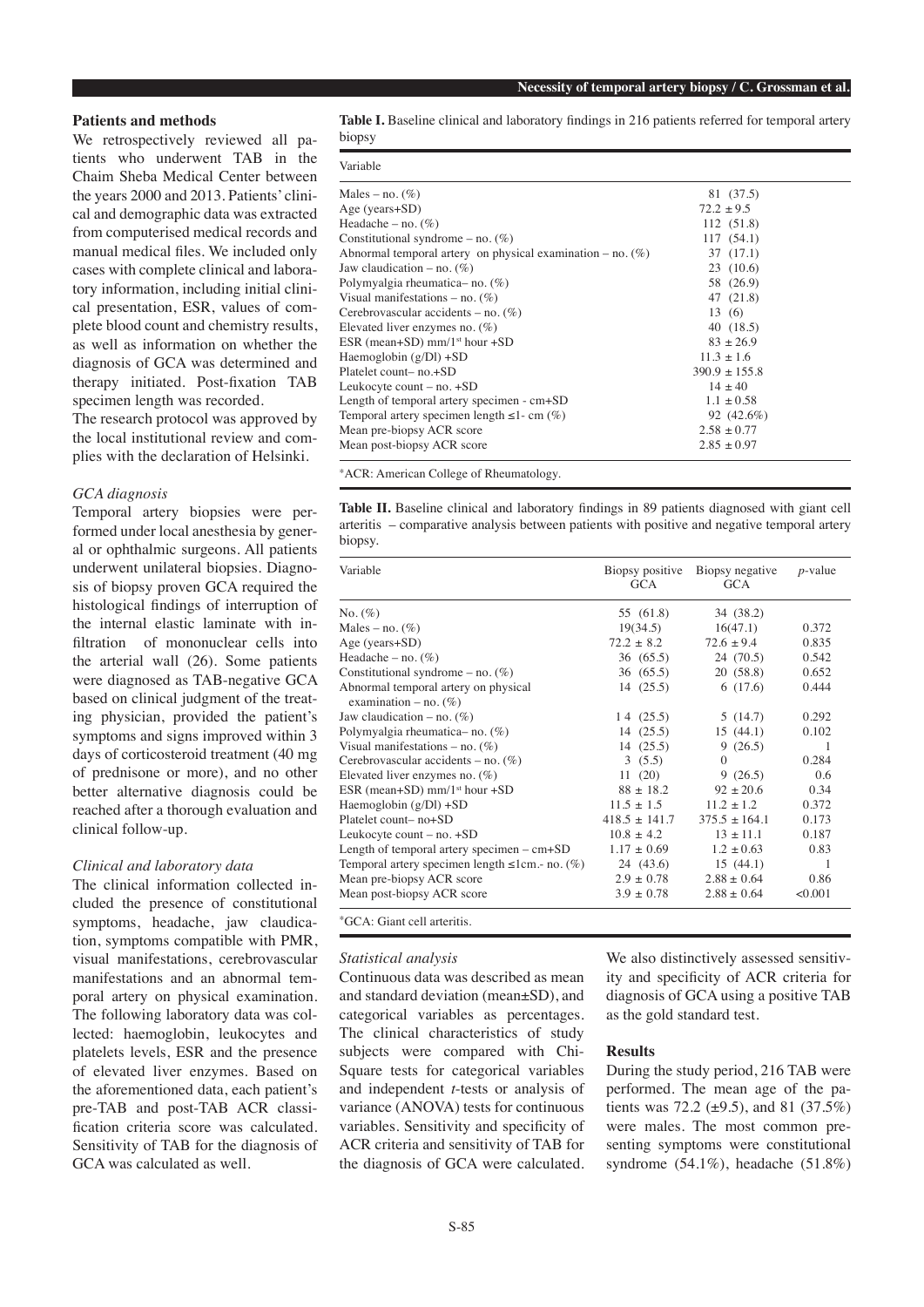#### **Necessity of temporal artery biopsy / C. Grossman et al.**

and PMR (26.9%) (Table I). Fiftyfive biopsies were compatible with the diagnosis of GCA (25.4%) and 161 were negative (74.6%). Overall, 89 patients were diagnosed with GCA, 34 of which were diagnosed based on clinical grounds alone, despite a negative TAB. Within the group of patients diagnosed with GCA, baseline clinical and laboratory findings were similar in those with negative and positive TAB (Table II). Out of 161 patients with a negative TAB, 127 were not eventually diagnosed with GCA (74.5%). The calculated sensitivity of TAB for the diagnosis of GCA was 61.7%. Before TAB, 105 of 216 (48.6%) of patients met ACR criteria for GCA with a score of 3 or more. Sixty one (58%) of these were eventually diagnosed with GCA. We could not obtain complete information regarding the final diagnosis of all the patients who fulfilled the ACR criteria and were not eventually diagnosed with GCA. However, a relatively high rate of patients had a selflimited disease (Table III). None of the patients who were diagnosed with GCA had a pre-biopsy ACR score of ≤1 (Table IV). Out of 28 patients with pre-biopsy ACR score of 2 who were diagnosed with GCA, 19 (67.8%) had positive TAB, and the biopsy led to fulfillment of the ACR criteria (Table V). It is clearly shown that as more ACR criteria are fulfilled, the frequency of positive TAB is higher. After TAB, 124 patients had an ACR score of  $\geq 3$ and 92 patients had an ACR score of ≤2. Of these, 80 (64.5%) and 9 (9.7%) were eventually diagnosed with GCA, respectively (Table VI). The sensitivity and specificity of the ACR criteria for the diagnosis of GCA according to each ACR score individually is presented in Table VII. The overall sensitivity and specificity of the ACR score in the diagnosis of GCA without TAB was 68.5% and 58%, respectively.

Performance of TAB increased the sensitivity and specificity of the ACR criteria for diagnosis of GCA to 89.8% and 64.5%, respectively (Fig. 1). When using a positive TAB as the gold standard test for diagnosis of GCA, the sensitivity of the ACR criteria was 100%, whereas the specificity was 44.3%.

**Table III.** Final diagnosis of 44 patients with ACR criteria score  $\geq 3$  and negative temporal artery biopsy who were not diagnosed with giant cell arteritis.

| Diagnosis                                        | Number of patients $(\%)$ |
|--------------------------------------------------|---------------------------|
| Unknown                                          | 14 (32)                   |
| Self limited disease                             | 13 (30)                   |
| Neurological disorder                            | 6(14)                     |
| Polymyalgia Rheumatica                           | 5(12)                     |
| Infectious disease                               | 2(4)                      |
| Rheumatological disorder (other than GCA or PMR) | 2(4)                      |
| Opthalmic disorder                               | 2(4)                      |

\*ACR: American College of Rheumatology; GCA: Giant cell arteritis; \*PMR: Polymyalgia rheumatica.

**Table IV.** Pre-temporal artery biopsy ACR criteria score according to diagnosis of GCA.

| Diagnosed with GCA | Not diagnosed with GCA |
|--------------------|------------------------|
|                    |                        |
|                    | Ω                      |
| 28                 | 75                     |
| 42                 | 33                     |
| 19                 |                        |
|                    |                        |

\*ACR American College of Rheumatology; GCA Giant cell arteritis.

**Table V.** Pre-temporal artery biopsy ACR criteria score according to biopsy findings and diagnosis of giant cell arteritis.

| ACR score | Positive TAB | Negative TAB<br>diagnosed with GCA | Negative TAB not<br>diagnosed with GCA |
|-----------|--------------|------------------------------------|----------------------------------------|
|           |              |                                    |                                        |
|           |              |                                    |                                        |
|           | 19           |                                    | 75                                     |
|           | 22           | 20                                 | 33                                     |
|           | 14           |                                    |                                        |

\*ACR: American College of Rheumatology; GCA: Giant cell arteritis; \*TAB: Temporal artery biopsy.

**Table VI.** Post-Temporal artery biopsy ACR criteria score according to diagnosis of giant cell arteritis.

| ACR score | Diagnosed with giant<br>cell arteritis | Not diagnosed with giant<br>cell arteritis |
|-----------|----------------------------------------|--------------------------------------------|
|           |                                        |                                            |
|           |                                        |                                            |
|           |                                        | 75                                         |
|           | 39                                     | 33                                         |
|           | 27                                     |                                            |
|           | 14                                     |                                            |

\*ACR: American College of Rheumatology; GCA: Giant cell arteritis.

Table VII. Sensitivity and specificity of ACR criteria in diagnosis of giant cell arteritis according to individual ACR score.

| ACR score | Sensitivity | Specificity |
|-----------|-------------|-------------|
|           | $0\%$       | $0\%$       |
| ∍         | 10%         | 10.7%       |
| 3         | 44%         | 54%         |
| 4         | 30%         | 71%         |
|           | $16\%$      | 100%        |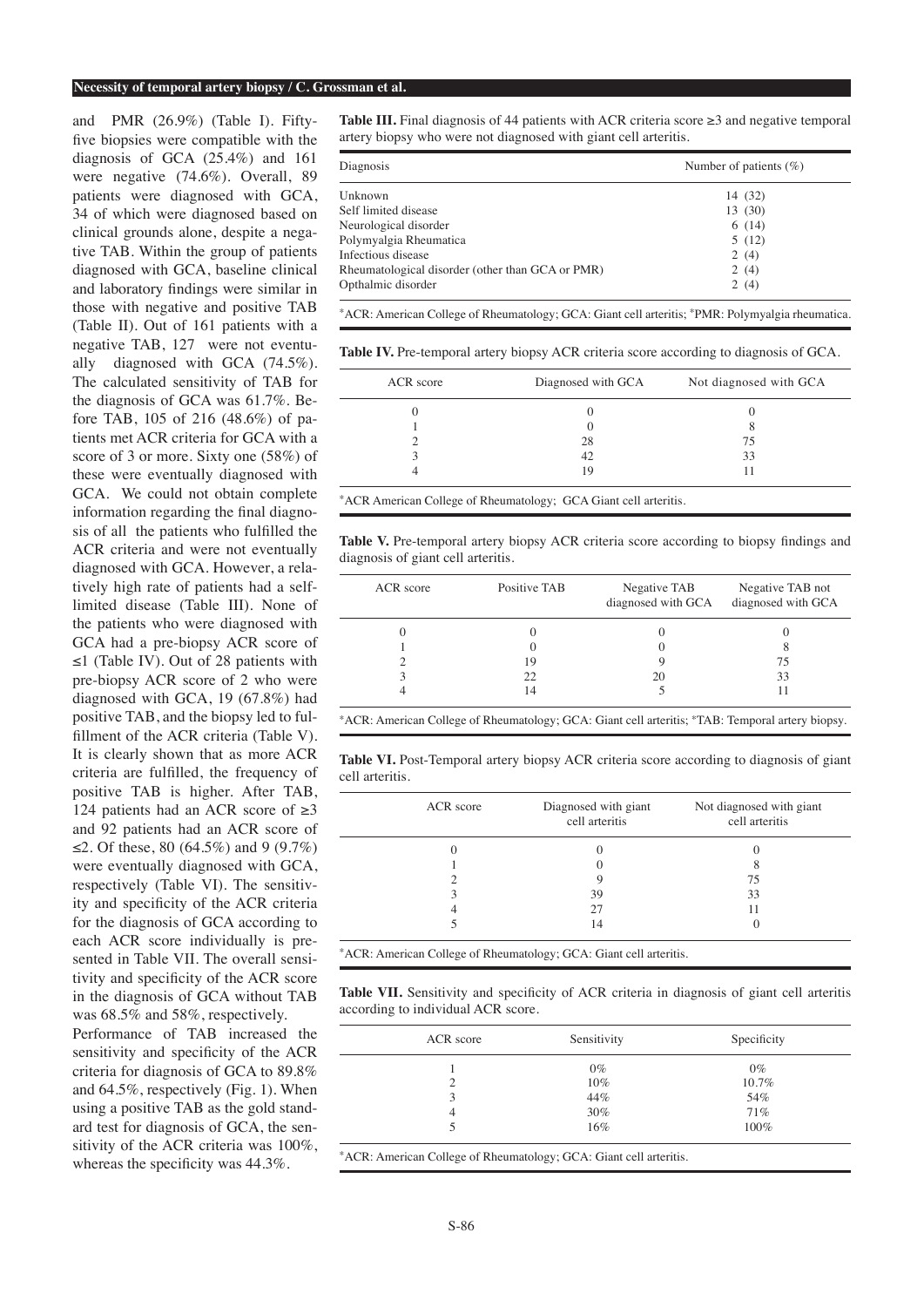

# **Discussion**

The 1990 ACR criteria for the diagnosis of GCA were formed by comparing patients who had established GCA with patients with other vasculitidies. The conclusion was that 3 of 5 criteria must be present in order to classify a patient as having GCA (19). The sensitivity and specificity of these criteria were 93.5% and 91.2%, respectively. However, it must be acknowledged that they serve as classification criteria, and as such, may perform well in distinguishing GCA from other vasculitidies, but their role in the diagnosis of GCA has yet to be validated.

One of the ACR criteria is a positive TAB, which is considered the gold standard for the diagnosis of GCA, that is to say has a specificity of 100%. However, TAB may be normal in as 20- 40% of the patients (13-18). Hence, the sensitivity of TAB for the diagnosis of GCA is not optimal. Accordingly, clinical judgment and integration of clinical and laboratory data are essential for the diagnosis of GCA. In our study, only 61.8% of patients diagnosed with GCA had positive TAB, indicating a relatively low yield of TAB. This may be attributed to the relatively short length of temporal artery biopsies in our cohort (Table I), as only 57.4% of the patients who underwent TAB had a temporal artery length  $\geq 1$  cm, which has previously been described to be associated with increased diagnostic yield of GCA

(13) (27). Clinical and laboratory features of biopsy-proven GCA, as well distinction between biopsy-provent and biopsy-negative GCA, has previously been described by Gonzalez-Gay *et al.* (28). According to their studies, several disease patterns exist in GCA, *e.g.* patients with headache were found to have an abnormal temporal artery on physical examination more commonly than other GCA patients. Moreover, thay showed that several clinical differences exist between patients with biopsy-proven GCA and biopsy-negative GCA. Predictors for positive-proven GCA were abnormal temporal artery on physical examination, a history of constitutional syndrome and visual complications. Accordingly, it appears that patients with negative-biopsy GCA have less severe ischemic complications than those with biopsy-proven GCA. In our study, we found a relatively low rate of headache, abnormal temporal artery on physical examination and jaw claudication, in comparison with Gonzalez-Gay's study population (17).

We may assume that our population represents a subset of GCA patients with a relatively low rate of intra-cranial involvement, as other manifesations of the disease, like PMR and constitutional syndrome, were similar to previous studies (17, 28). Unlike previous studies (17, 29), we found a similar clinical spectrum in patients with biopsy-proven and biopsy-negative GCA

**Fig. 1.** Pre- and posttemporal artery biopsy sensitivity and specificity of the American College of Rheumatology (ACR) in the diagnosis of giant cell arteritis.

(Table II). This may be explained by the relatively low yield of TAB in our study, which as mentiomed earlier is attributed to the short length of TAB specimen in our study. It is possible that some patients who were classified as biopsy-negative GCA would have had a positive TAB if the temporal artery specimen was longer. This may be a possible explanation for the lack of significant difference between these two subsets of GCA – biopsy-positive and biopsy-negative – in our study population. Since the diagnosis of GCA is made primarily on clinical grounds, some believe that TAB is not necessary. The role of TAB in combination with clinical data, including ACR criteria, was assessed in several studies. Lenton *et al.* assessed whether TAB affects clinical decision-making in patients with suspected GCA. They found little evidence that clinical decisionmaking was affected by the results of TAB in their group of patients (22). Davies and associates demonstrated that the ACR criteria had a sensitivity of 68% for the diagnosis of GCA before undergoing TAB. In their study, which included 111 patients, TAB changed the diagnosis in only 1 case. They concluded that using ACR criteria and restricting biopsy to those cases in which it may change diagnosis, may reduce the number of biopsies without jeopardizing diagnostic accuracy (23). Two additional studies demonstrated that TAB does not affect the management in the majority of patients with suspected GCA. The authors of these studies concluded that TAB has benefit only for patients who have a pre-biopsy ACR criteria score of 2 or 3 (24, 25). On the other hand, Murchison's group study found that 9 of 35 patients with positive biopsies would not have been diagnosed with GCA using ACR criteria alone and additional 16 patients (45.7%) met only 2 ACR criteria and required the positive biopsy to establish ACR diagnosis of GCA. In addition, 11 of 39 patients (28.2%) with negative biopsies met the criteria and would have been diagnosed with GCA. It should be noted that in this study, none of the patients with negative TAB were eventually diagnosed with GCA. Based on these findings, the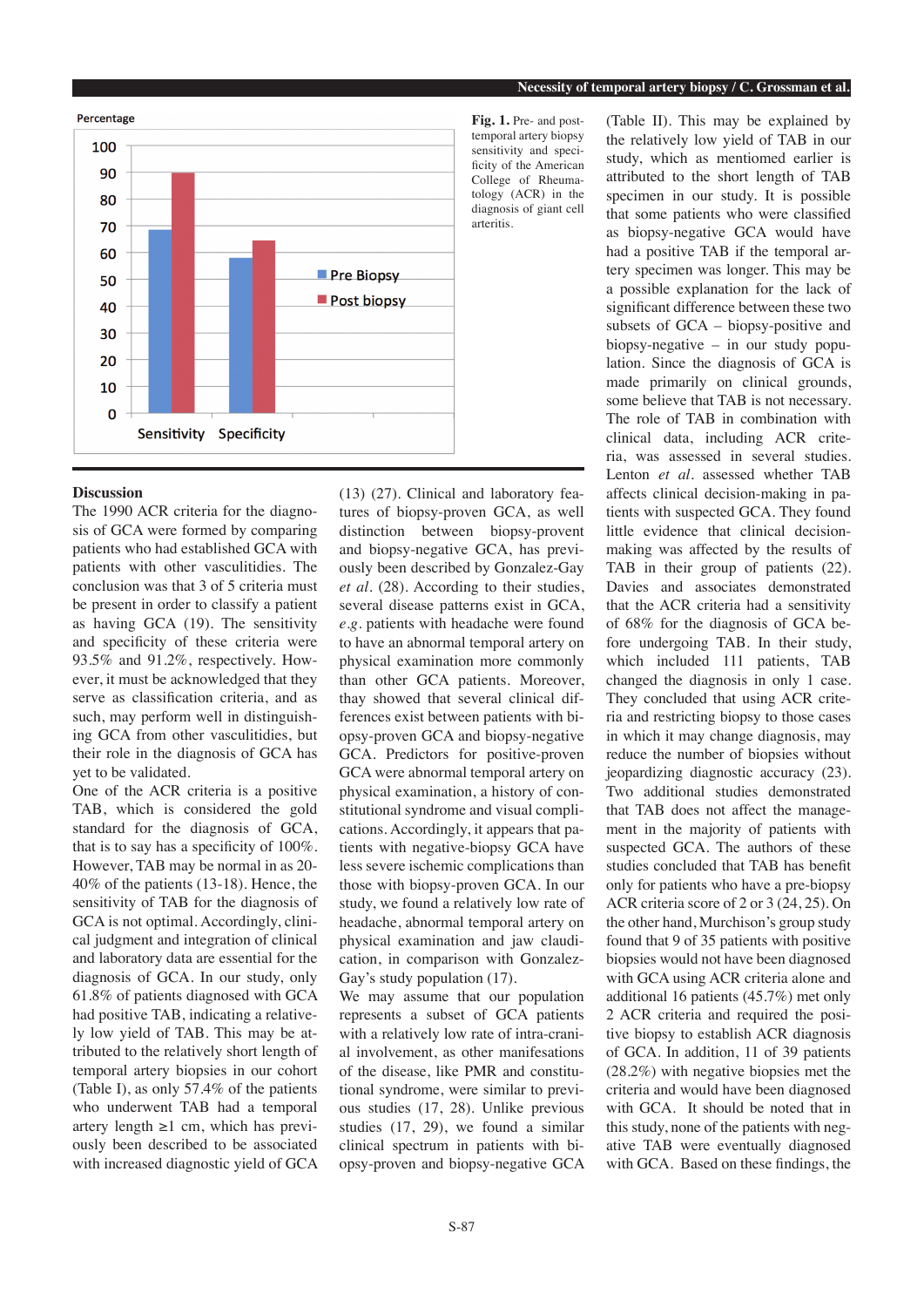#### **Necessity of temporal artery biopsy / C. Grossman et al.**

authors concluded that the ACR criteria should not be used to determine the presence or absence of GCA, that all patients suspected of GCA should undergo TAB, and that the results of TAB and not the ACR criteria, should be the only indicator for the presence of GCA (20). In our study, the ACR criteria had a sensitivity of 68.5% for the diagnosis of GCA before performing TAB, which increased to 89.8% after TAB. Twenty eight patients had a pre-TAB ACR score of 2 and were diagnosed with GCA. Nineteen of these patients (67.8%) had a positive biopsy and fulfilled the ACR criteria only after undergoing TAB. This highlights the fact that TAB is essential in patients with a pre-TAB ACR score of 2, given that it may establish the diagnosis in a large proportion of these patients. Only 8 patients in our study had a pre-biopsy ACR score of 0 or 1. None of them were diagnosed with GCA after TAB. Based on this finding, it can be determined that TAB may be obviated in patients with an ACR score of <2. This is in concordance with previous studies mentioned above (23-25). The specificity of the ACR criteria for the diagnosis of GCA before obtaining TAB was 58%. After the performance of TAB, the specificity slightly increased to 64.5%. Among the patients who fulfilled the ACR criteria, the specificity of an ACR score of 3 was 54%, and although the specificity of an ACR score of 4 was higher, it only reached 71%. Based on our findings, we may conclude that the ACR criteria are insufficient in establishing the diagnosis of GCA. Therefore, even in patients with an ACR score of 4, a TAB is crucial for establishing the diagnosis of GCA. Our findings contradict previous studies that determine that TAB should be done only in patients with a pre-biopsy ACR score of 2, in which it might change the diagnosis (23), or only in patients with a pre-biopsy ACR score of 2-3 (24, 25). Our conclusion is similar to the one of Murchison's group (20), which stated that ACR criteria have no role in the diagnostic work-up of GCA, and that TAB is crucial in all patients suspected of having GCA. The difference between their study population and ours is that they analyzed patients

seen in the neuro-opthalmology unit and only included patients with evidence of visual loss. Therefore, their conclusion may apply only to patients with visual loss, which may be a sole clinical manifestation of GCA. Accordingly, applying the ACR criteria on this population of patients suspected of GCA would naturally not be adequate. and all these patients should undergo GCA. Our study population is not restricted to patients with visual loss, and represents the broad spectrum of clinical manifestations of patients suspected of GCA. Therefore, our conclusions are more relevant to daily clinical practice where the clinical picture is diverse. Based on the results of this study, we believe that TAB should be performed in the majority of patients suspected of GCA. The ACR criteria only have a limited role in the diagnostic work-up of GCA. An ACR score of 2 or less after performing TAB has a high negative predictive value, and can probably exclude GCA. Therefore, in the minority of patients with a pre TAB ACR score of  $\leq 1$ , a TAB can safely be omitted, and the diagnosis of GCA can likely be excluded. In all other cases, that is to say a pre-TAB ACR score of 2-4, TAB should not be obviated. In these cases, ACR criteria cannot substitute TAB and cannot serve as diagnostic criteria, in light of their low specificity.

Despite the fact TAB has a significant false negative rate, it still remains the gold standard for the diagnosis of GCA, and is a very low risk procedure.

The ACR criteria may have a certain role in patients with suspected GCA with a negative TAB, as these constitute a relatively large proportion of patients. In this subset of patients, clinical judgment must be employed in order to determine whether the diagnosis of GCA can be established despite a negative TAB, taking in account the relatively low specificity of the ACR criteria for diagnosis. In conclusion, TAB should be performed in the majority of patients with suspected GCA, and may be obviated only in patients with a pre-TAB ACR score of  $\leq 1$ . In all other cases, when GCA is considered, ACR criteria should not be a substitute to TAB.

#### **References**

- 1. GONZALEZ-GAY MA, VAZQUEZ-RODRI-GUEZ TR, LOPEZ-DIAZ MJ *et al.*: Epidemiology of giant cell arteritis and polymyalgia rheumatica. *Arthritis Rheum* 2009; 61: 1454- 61.
- 2. HEALEY LA, WILSKE KR: Manifestations of giant cell arteritis. *Med Clin North Am* 1977; 61: 261-70.
- 3. NORDBORG E, NORDBORG C, MALMVALL BE, ANDERSSON R, BENGTSSON BA: Giant cell arteritis. *Rheum Dis Clin North Am* 1995; 21: 1013-26.
- 4. SAMSON M, AUDIA S, MATRIN L, JANIKASH-VILI N, BONNOTTE B: Pathogenesis of giant cell arteritis: new insight into the implication of CD161+ T cells. *Clin Exp Rheumatol* 2013; 31 (Suppl. 75): S65-73.
- 5. CARMONA FD, GONZALEZ-GAY MA, MAR-TIN J: Genetic component of giant cell arteritis. *Rheumatology* (Oxford) 2014; 53: 6-18.
- 6. MARQUEZ A, SOLANS R, HERNANDEZ-RODRIGUEZ J *et al.*: Analysis of two autoimmunity genes, IRAK1 and MECP2, in giant cell arteritis. *Clin Exp Rheumatol* 2014; 32 (Suppl. 82): S30-3.
- 7. SERRANO A, CARMONA FD, CASTANEDA S *et al.*: A case-control study suggests that the CCR6 locus is not involved in the susceptibility to giant cell arteritis. *Clin Exp Rheumatol* 2013; 31 (Suppl. 75): S5-8.
- 8. NESHER G: The diagnosis and classification of giant cell arteritis. *J Autoimmun* 2014; 48-  $49.73-5$
- 9. MURATORE F, PAZZOLA G, PIPITONE N, BOIARDI L, SALVARANI C: Large-vessel involvement in giant cell arteritis and polymyalgia rheumatica. *Clin Exp Rheumatol* 2014; 32 (Suppl. 82): S106-11.
- 10. TALARICO R, BOIARDI L, PIPITONE N *et al.*: Isolated aortitis versus giant cell arteritis: are they really two sides of the same coin? *Clin Exp Rheumatol* 2014; 32 (Suppl. 82): S55-8.
- 11. HALL S, PERSELIN S, LIE TJ, O'BRIEN PC, KURLAND LT, HUNDER GG: The therapeutic impact of temporal artery biopsy. *Lancet*  1983; 2: 1217-20.
- 12. GONZALEZ-GAY MA, ALONSO MD, AGUE-RO JJ, BAL M, FERNANDEZ-CAMBLOR B, SANCHEZ-ANDRADE: Giant cell arteritis in Mediterranean countries: comment on the article by Salvarani *et al. Arthritis Rheum* 1992; 35: 1249-50.
- 13. GONZALEZ-GAY MA: The diagnosis and management of patients with giant cell arteritis. *J Rheumatol* 2005; 32: 1186-8.
- 14. HAUSER WA, FERGUSON RH, HOLLEY KE, KURLAND LT: Temporal arteritis in Rochester, Minnesota, 1951 to 1967. *Mayo Clin Proc* 1971; 46: 597-602.
- 15. ROTH AM, MILSOW L, KELTNER JL: The ultimate diagnoses of patients undergoing temporal artery biopsies. *Arch Ophthalmol*  $1984 \cdot 102$ : 901-3.
- 16. SALVARANI C, MACCHIONI P, ZIZZI F *et al.*: Epidemiologic and immunogenetic aspects of polymyalgia rheumatica and giant cell arteritis in northern Italy. *Arthritis Rheum*  1991; 34: 351-6.
- 17. GONZALEZ-GAY MA, GARCIA-PORRUA C, LLORCA J, GONZALEZ-LOUZAO C, RODRI-GUEZ-LEDO P: Biopsy-negative giant cell